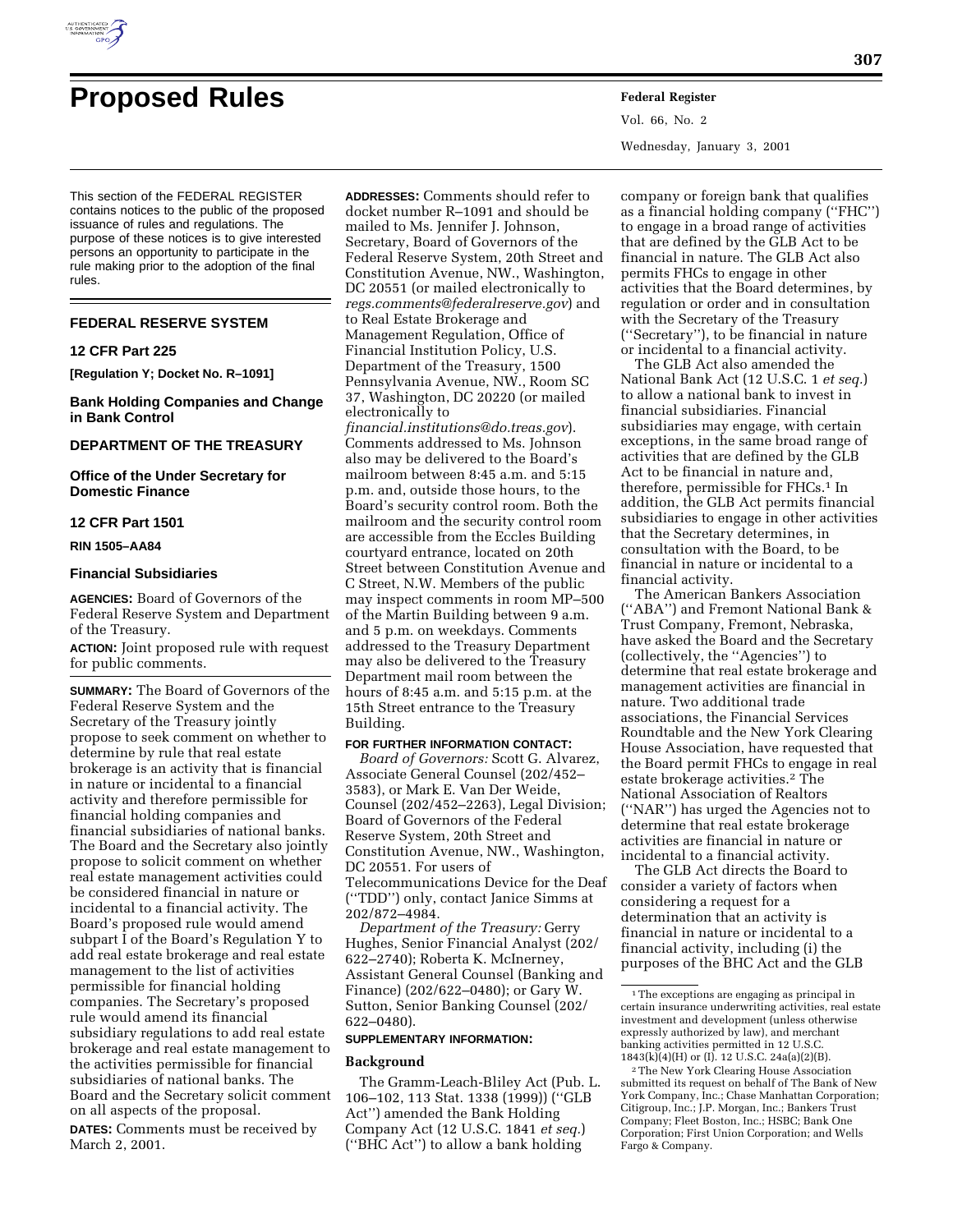Act; (ii) the changes or reasonably expected changes in the marketplace in which FHCs compete; (iii) the changes or reasonably expected changes in the technology for delivering financial services; and (iv) whether the proposed activity is necessary or appropriate to allow a FHC to compete effectively with any company seeking to provide financial services in the United States, efficiently deliver financial information and services through the use of technological means, or offer customers any available or emerging technological means for using financial services or for the document imaging of data.3 The Secretary must consider a virtually identical set of factors in determining whether an activity is permissible for financial subsidiaries.4 The Agencies also may consider other factors and information that they consider relevant to their determination.

The Agencies believe that the GLB Act's ''financial in nature or incidental'' standard represents a significant expansion of the ''closely related to banking'' standard that the Board previously applied in determining the permissibility of activities for bank holding companies.<sup>5</sup> In considering whether an activity was closely related to banking, the Board and the courts looked to whether banks generally (i) conduct the proposed activity, (ii) provide services that are operationally or functionally so similar to the proposed services as to equip them particularly well to provide the proposed services, or (iii) provide services that are so integrally related to the proposed services as to require their provision in a specialized form.6 Because the new ''financial in nature or incidental'' test appears to be substantially broader than the old ''closely related to banking'' test, the Agencies believe that they should consider an activity to be financial in nature or incidental to a financial activity to the extent that it meets the old standard.

After considering the factors listed above and other relevant information, the Agencies propose to seek public comment on whether to adopt rules that would define real estate brokerage and real estate management as activities that

are financial in nature or incidental to a financial activity. The Board's proposed rule would amend § 225.86 of the Board's Regulation Y to add these two new activities to the list of activities permissible for FHCs. Bank holding companies and foreign banks that qualify as FHCs would be permitted to engage in real estate brokerage and real estate management by using the postconsummation notice procedure described in § 225.87 of Regulation Y. Bank holding companies and foreign banks that do not qualify as FHCs may engage only in those nonbanking activities that were permissible for bank holding companies prior to the enactment of the GLB Act and, thus, could not provide real estate brokerage or management services under the proposed rule. The Secretary's proposed rule would amend its regulations regarding financial subsidiaries to add real estate brokerage and real estate management to the activities permissible for financial subsidiaries. Qualifying national banks would be permitted to engage in these activities through financial subsidiaries by providing the Office of the Comptroller of the Currency (''OCC'') with a notice under the OCC's rules.

The GLB Act requires that the Board and the Secretary consult with each other concerning any request, proposal, or application for a determination that an activity is financial in nature or incidental to a financial activity. The Agencies have consulted with each other concerning the proposed rules, and each Agency supports the other's determination to seek public comment on the proposed rules.7

# **Proposed Rules**

#### *A. Real Estate Brokerage*

Real estate brokerage is the business of bringing together parties interested in consummating a real estate purchase, sale, exchange, lease, or rental transaction and negotiating on behalf of such parties a contract relating to the transaction. The activity of real estate brokerage would include acting as agent for a party to a real estate transaction; listing and advertising real estate; locating buyers, sellers, lessors, and lessees interested in engaging in real estate transactions among themselves; conveying information between the parties to a potential real estate transaction; providing advice in

connection with a real estate transaction; negotiating price and other terms on behalf of parties to a real estate transaction; and administering the closing to a real estate transaction. Real estate brokerage generally does not involve purchasing or selling real estate as principal. The business of real estate brokerage may only be conducted pursuant to state licensing laws and regulations.

As noted, prior to the passage of the GLB Act, bank holding companies were permitted to engage only in activities that the Board determined were closely related to banking under section 4(c)(8) of the BHC Act. In 1972, the Board determined that real estate brokerage was not closely related to banking for purposes of the BHC Act.8 Although the GLB Act does not explicitly authorize FHCs to act as real estate brokers, the statute permits FHCs to engage in any activity that the Board, in consultation with the Secretary, has determined to be financial in nature or incidental to a financial activity. As noted, the GLB Act's ''financial in nature or incidental'' test is broader than the former ''closely related to banking'' test.

Similarly, the OCC has not permitted national banks to engage in general real estate brokerage.9 Although the GLB Act does not explicitly authorize financial subsidiaries to act as real estate brokers, the statute permits financial subsidiaries to engage in any activity that the Secretary, in consultation with the Board, has determined to be financial in nature or incidental to a financial activity. For the reasons discussed below, the Agencies believe that they should seek public comment on whether real estate brokerage activities are financial in nature or incidental to a financial activity within the meaning of section 4(k)(1)(A) of the BHC Act and section 5136A(a)(2)(A)(i) of the Revised Statutes.

# *1. General ''Financial in Nature or Incidental'' Analysis*

Some depository institutions already engage in real estate brokerage. Although, as noted, the OCC has not permitted national banks to provide

<sup>3</sup>*See* 12 U.S.C. 1843(k)(3).

<sup>4</sup>*See* 12 U.S.C. 24a(b)(2).

<sup>5</sup>*See* H.R. Conf. Rep. No. 106–434, at 153 (1999) (''permitting banks to affiliate with firms engaged in financial activities represents a significant expansion from the current requirement that bank affiliates may only be engaged in activities that are closely related to banking'').

<sup>6</sup>*See National Courier Association* v. *Board of Governors of the Federal Reserve System*, 516 F.2d 1229, 1237 (D.C. Cir. 1975).

<sup>7</sup>Under the GLB Act, neither Agency may determine that an activity is financial in nature or incidental to a financial activity if the other Agency indicates in writing that it believes that the activity is not financial in nature, incidental to a financial activity, or otherwise permissible. 12 U.S.C.  $1843(k)(2)(A)(ii)$ ,  $24a(b)(1)(B)(i)(II)$ .

<sup>8</sup> 12 CFR 225.126(c); *Boatmen's Bancshares, Inc.,* 58 Federal Reserve Bulletin 427, 428 (1972). In 1987, as part of a proposal to authorize bank holding companies to engage in real estate investment (the ''1987 Proposal''), the Board proposed permitting a bank holding company to provide real estate brokerage services in connection with real estate in which the bank holding company had an interest. *See* 52 FR 543 (Nov. 4, 1987); *see also* 50 FR 4519 (Jan. 31, 1985). The Board never adopted this proposed rule in final form.

<sup>9</sup>*See* OCC Interpretive Letter No. 84, *reprinted in* [1978–1979 Transfer Binder] Fed. Banking L. Rep. (CCH) ¶ 85,159 (Apr. 3, 1979).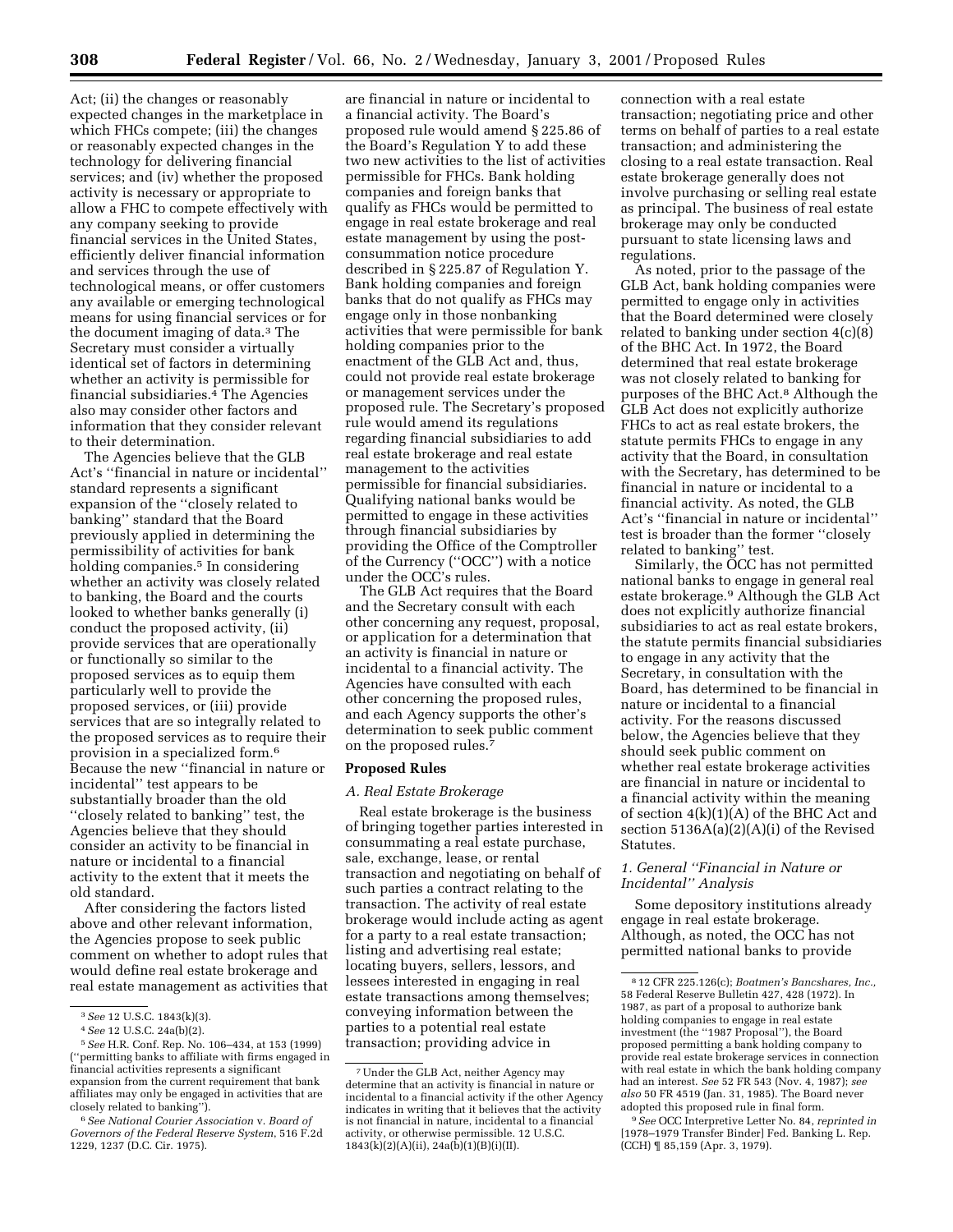general real estate brokerage services, several states currently permit their state-chartered banks to act as a general real estate broker.10 The Office of Thrift Supervision (''OTS'') also has permitted the service corporation subsidiaries of federal savings associations to provide general real estate brokerage services.11 In addition, national and state bank trust departments have long been involved as agent in the purchase and sale of real estate assets that are part of trust estates.

Although bank holding companies and financial subsidiaries do not have authority to provide real estate brokerage services, banks and bank holding companies engage in a wide variety of other real-estate related activities, including (i) holding bank premises and acquiring real estate in a fiduciary capacity or in full or partial satisfaction of a debt previously contracted; (ii) making real estate investments that have as their primary purpose community development (subject to certain limits); (iii) providing real estate appraisal services; (iv) arranging commercial real estate equity financing; (v) real estate lending; (vi) real estate leasing; (vii) providing real estate settlement and escrow services; and (viii) providing real estate investment advisory services.12 Since the passage of the GLB Act, FHCs and financial subsidiaries also have been able to provide title insurance, private mortgage insurance, and any other type of insurance to the parties to a real estate transaction.<sup>13</sup> As a result, banks

12With respect to bank holding companies, see, *e.g.,* 12 CFR 225.22(d)(1) and (3) and 225.28(b)(2), (3), and (12). With respect to national banks, see, *e.g.,* 12 U.S.C. 29 (holding bank premises and acquiring real estate DPC); 12 U.S.C. 92a (general fiduciary authority); OCC Interpretive Letter No. 467, *reprinted in* [1988–1989 Transfer Binder] Fed. Banking L. Rep. (CCH) ¶ 85,691 (Jan. 24, 1989) (providing real estate appraisal services); OCC Interpretive Letter No. 387, *reprinted in* [1988–1989 Transfer Binder] Fed. Banking L. Rep. (CCH) ¶ 85,611 (June 22, 1987) (arranging commercial real estate equity financing); 12 U.S.C. 371 (real estate lending); 12 CFR 5.34(e)(5)(v) (providing real estate settlement and escrow services and real estate investment advisory services).

13*See* 12 U.S.C. 1843(k)(4)(B), 24a(b)(1)(A)(i). The authority of a financial subsidiary to underwrite certain types of insurance is, however, limited. *See* 12 U.S.C. 24a(a)(2)(B)(i).

and bank holding companies participate in most aspects of the typical real estate transaction other than brokerage.

In addition, banks and bank holding companies currently engage in a variety of activities that are functionally and operationally similar to real estate brokerage. Banking organizations have provided their customers with various agency transactional services, including securities brokerage services, private placement services, futures commission merchant services, agency transactional services relating to swaps and other derivative instruments, and insurance agency services.14 Although these agency services are provided by banking organizations in connection with an underlying financial transaction (the purchase of securities, derivatives, or insurance), the agency services provided by a real estate broker are similar in nature to those provided by a securities, derivatives, or insurance broker.

Although the full range of real estate brokerage services would not fit within the scope of national bank or FHC finder authority,15 many of the essential aspects of real estate brokerage are already permissible finder activities. The OCC's regulations provide that ''a national bank may act as a finder in bringing together a buyer and a seller'' for a financial or nonfinancial transaction and further provide that permissible finder activities include ''identifying potential parties, making inquiries as to interest, introducing or arranging meetings of interested parties, and otherwise bringing parties together for a transaction that the parties themselves negotiate and consummate.'' 16 Pursuant to the finder and financial counseling authorities, the OCC has permitted national banks to locate, analyze, and make recommendations regarding the

15Real estate brokerage would not fit within the finder activities permitted to national banks because real estate brokerage essentially involves the real estate broker in negotiation of the real estate transaction—a role specifically forbidden to national bank finders. *See* 12 CFR 7.1002(b). Real estate brokerage would not fit within the finder activities authorized for FHCs because the Board's finder rule prohibits a finder from becoming involved in negotiation and specifically excludes any activity that would require the FHC to register or obtain a license as a real estate agent or broker. *See* Board press release (December 13, 2000). 16 12 CFR 7.1002.

purchase or sale of real estate; and to place real estate investment properties by contacting a limited number of qualified investors, identifying and engaging real estate brokers, advising investors regarding the terms of a real estate sale, and administering a real estate closing.17 A final rule issued by the Board on December 13, 2000, authorized FHCs to act as a finder.18

In addition, the authority of national banks and bank holding companies to assist third parties in obtaining commercial real estate equity financing includes an important subset, although not the full panoply, of services provided by the typical real estate broker.19 In this regard, the Board has allowed bank holding companies to act as an intermediary for the financing of commercial or industrial incomeproducing real estate by arranging for the transfer of the title, control, and risk of such a real estate project to one or more investors. Bank holding companies may only arrange commercial real estate equity financing with respect to real estate projects that are not sponsored by or invested in by the holding company. The OCC similarly has authorized national banks to arrange for the placement of equity interests in commercial and investment real estate.20

In determining whether an activity is financial in nature or incidental to a financial activity, the GLB Act specifically instructs the Board and the Secretary to consider whether the activity is necessary or appropriate to allow a FHC or a bank, respectively, to compete effectively with other financial services companies operating in the United States.21 Before the passage of the GLB Act, in determining whether an activity was ''closely related to banking,'' the law directed the Board to consider whether banks engaged in the activity, but did not explicitly authorize the Board to consider whether other financial service providers engaged in the activity.22 This change in law represents a significant expansion of the

<sup>&</sup>lt;sup>10</sup> *See, e.g.,* Iowa Code § 524.802 ("A state bank shall have \* \* \* the power to \* \* \* \* engage in the  $*$  \* the power to  $*$  \* \* engage in the brokerage of insurance and real estate subject to the prior approval of the superintendent.''); N.J. Admin. Code tit. 3, § 11-11.5(a) $\overline{(4)}$  (permitting a subsidiary of a New Jersey state-chartered bank to provide real estate brokerage services); 1979 Ky. AG LEXIS 224 (''A state bank, through its authorized trust department, and state trust companies may act as real estate brokers or salesmen in the general real estate business, regardless of whether it involves the institution's fiducial business or not.'').

<sup>11</sup>*See* 12 CFR 559.4(e)(4) and OTS Letter, July 16, 1997 (1997 OTS LEXIS 3).

<sup>14</sup>With respect to bank holding companies, see, *e.g.,* 12 CFR 225.28(b)(7) and 12 U.S.C. 1843(k)(4)(B). With respect to national banks, see, *e.g.,* 12 U.S.C. 24(7) (securities brokerage services); OCC Interpretive Letter No. 329, *reprinted in* [1985– 1987 Transfer Binder] Fed. Banking L. Rep. (CCH) ¶ 85,499 (Mar. 4, 1985) (private placement services); 12 CFR 5.34 $(e)(5)(v)$  (futures commission merchant services and agency transactional services relating to swaps and derivatives); and 12 U.S.C. 92 (insurance agency services).

<sup>17</sup>*See* OCC Interpretive Letter No. 238, *reprinted in* [1983–1984 Transfer Binder] Fed. Banking L. Rep. (CCH) ¶ 85,402 (Feb. 9, 1982). The OCC also has allowed national banks to participate in the structuring and negotiation of certain real estate exchange transactions. *See* OCC Interpretive Letter No. 880, *reprinted in* [1999–2000 Transfer Binder] Fed. Banking L. Rep. (CCH) ¶ 81,373 (Dec. 6, 1999).

<sup>18</sup>*See* Board press release (December 13, 2000). 19*See, e.g.,* 12 CFR 225.28(b)(2)(ii).

<sup>20</sup>*See* OCC Interpretive Letter No. 271, *reprinted in* [1983–1984 Transfer Binder] Fed. Banking L.

Rep. (CCH) ¶ 85,435 (Sept. 21, 1983). 21 12 U.S.C. 1843(k)(3)(D)(i), 24a(b)(2)(D)(i).

<sup>22</sup>*See National Courier Association* v. *Board of Governors of the Federal Reserve System,* 516 F.2d 1229, 1237 (D.C. Cir. 1975).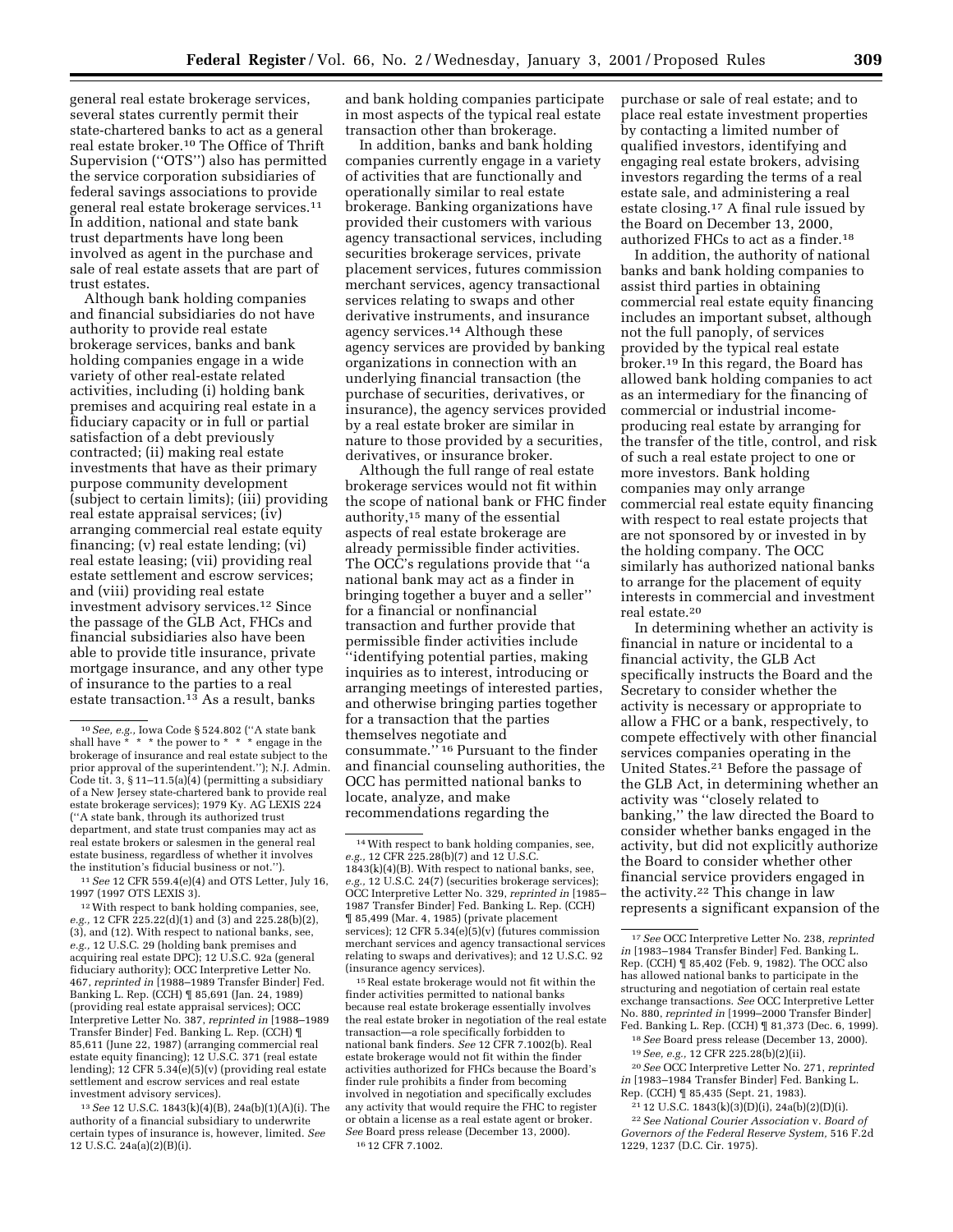Board's capacity to consider the competitive realities of the U.S. financial marketplace in determining the permissibility of activities for FHCs.

As the financial marketplace continues to evolve, it appears that many financial companies are adding real estate brokerage to their menu of services. In this regard, the ABA has provided evidence that several diversified financial companies provide real estate brokerage services in addition to their more traditional banking, securities, and insurance services.23 The ABA also has asserted that buyers and sellers of real estate are increasingly looking to a single company to provide all of their real estate-related needs. Purchasers of real estate seem especially interested in obtaining real estate brokerage and mortgage finance from a single provider. The ABA argues that permitting FHCs and financial subsidiaries to engage in real estate brokerage activities would permit FHCs and banks to compete effectively with other financial service providers in the United States. The Agencies solicit comment on the extent to which U.S. financial services companies provide real estate brokerage services.

Existing federal and state laws should operate to mitigate the potential adverse effects of combining banking and real estate brokerage. The antitying rules should help prevent banks from using any market power they possess to assist an affiliated financial subsidiary or FHC in monopolizing or competing unfairly in the real estate brokerage business. The antitying rules would prohibit a subsidiary bank of a FHC engaged in real estate brokerage or the parent bank of a financial subsidiary engaged in real estate brokerage from extending credit, furnishing any service, or varying the consideration for any loan or service on the condition that the customer obtain real estate brokerage services from the bank or any affiliate (including a financial subsidiary) of the bank.24 Sections 23A and 23B of the Federal Reserve Act would limit the amount of credit and certain other forms of support that a bank could provide to a real estate brokerage affiliate (including a financial subsidiary).25 In addition, section 23B would require mortgage loans by a bank

to a customer who obtains real estate brokerage services from a bank affiliate (including a financial subsidiary) to be on market terms.26 Furthermore, federal and state consumer protection laws, including the Real Estate Settlement Procedures Act,<sup>27</sup> would help protect customers of banks and affiliated real estate brokers. The Agencies solicit comment on the potential adverse effects of allowing FHCs or financial subsidiaries to act as a real estate broker and whether special restrictions on transactions or relationships between a real estate broker and its affiliated depository institutions are necessary to mitigate those adverse effects.28

Permitting FHCs and financial subsidiaries to engage in real estate brokerage does not appear to present significant risks to those organizations or their depository institution affiliates. The proposed rules would ensure that the authorized real estate brokerage services are agency services only and that FHCs and financial subsidiaries take no principal risk in connection with real estate transactions that they broker. As a consequence, FHCs and financial subsidiaries engaging in real estate brokerage would not be subject to either the liquidity risk or market risk associated with real estate investment and development. Real estate brokerage involves operational and legal risks, but these risks appear similar in nature and extent to those posed by other agency activities conducted by FHCs and financial subsidiaries.

2. Real Estate Brokerage as a Statutorily Listed Financial Activity

The ABA has argued that real estate is a financial asset and that, accordingly, the Agencies should find real estate brokerage to be part of the statutorily listed financial activity of ''[l]ending, exchanging, transferring, investing for others or safeguarding financial assets

27 12 U.S.C. 2601 *et seq.*

28Under section 114 of the GLB Act, the Board has authority to impose restrictions or requirements on transactions or relationships between a depository institution subsidiary of a bank holding company and any affiliate of such depository institution, if the Board finds that such action would be (i) consistent with the purposes of applicable Federal law and (ii) appropriate, among other things, to avoid adverse effects such as undue concentration of resources, decreased or unfair competition, conflicts of interest, or unsound banking practices. GLB Act Section 114(b). Section 114 provides the OCC with similar authority to impose restrictions or requirements on transactions or relationships between a national bank and its subsidiaries. GLB Act Section 114(a).

other than money or securities.''29 According to the ABA, real estate is a financial asset because (i) the home is the largest asset for many individuals; (ii) real estate serves as the underpinning for hundreds of billions of dollars of mortgage-backed securities; and (iii) real estate serves as a means of wealth creation by increasing in value over time and providing tax benefits.

The Agencies are not convinced that real estate should be deemed a financial asset because it is a comparatively large asset on most individuals' personal balance sheet or because it often is used as collateral for financial instruments. Airplanes, boats, and automobiles are large assets that are often used as collateral for financial instruments (loans and leases in particular), yet these assets are generally considered to be nonfinancial. The Agencies recognize, however, that real estate does have certain important attributes of a financial asset; namely, that individuals often purchase real estate, at least in part, for investment purposes and with a view toward the financial benefits of the transaction.

These financial attributes of real estate may, however, not be enough to justify treating real estate as a financial asset. Although real estate often is purchased, in part, for investment purposes, the same can be said of many nonfinancial assets such as fine art, rare stamps, and antique cars. Moreover, whereas loans, securities, and most other financial assets are held for investment purposes only, most purchasers and renters of real estate also use the property as a residence or in the operation of a business. Finally, financial assets are generally thought to include money, loans, securities, and other similar intangible properties. Real estate, on the other hand, is a tangible, physical asset.

The ABA also has argued that the purchase, sale, or lease of real estate is a financial transaction and that, accordingly, the Agencies should find that real estate brokerage is part of the listed financial activity of ''[a]rranging, effecting, or facilitating financial transactions for the account of third parties.'' 30 The ABA contends that the purchase, sale, or lease of real estate is a financial transaction because it is the most important, complex, and financially difficult transaction that

<sup>23</sup>For example, General Motors Acceptance Corporation operates a thrift, makes mortgage loans, and provides real estate brokerage services; Prudential Insurance Company provides insurance and securities products and real estate brokerage services; Cendant Corporation provides insurance, mortgage loans, and real estate brokerage services; and Long & Foster provides mortgage loans, insurance products, and real estate brokerage services.

<sup>24</sup> 12 U.S.C. 1972(1)(B).

<sup>25</sup> 12 U.S.C. 371c and 371c–1.

<sup>26</sup> 12 U.S.C. 371c–1(a)(2)(D). Section 23A also would cover mortgage loans by a bank to a customer to the extent that the customer uses part of the loan proceeds to pay the brokerage commission of a real estate brokerage affiliate of the bank.

<sup>29</sup> 12 U.S.C. 1843(k)(5)(B)(i), 24a(b)(3)(A). The GLB Act requires the Agencies jointly to define this activity and two other listed activities as ''financial in nature'' and to determine ''the extent to which such activities are financial in nature or incidental to a financial activity.'' 12 U.S.C. 1843(k)(5)(A),  $24a(b)(3)$ .

<sup>30</sup> 12 U.S.C. 1843(k)(5)(B)(iii), 24a(b)(3)(C).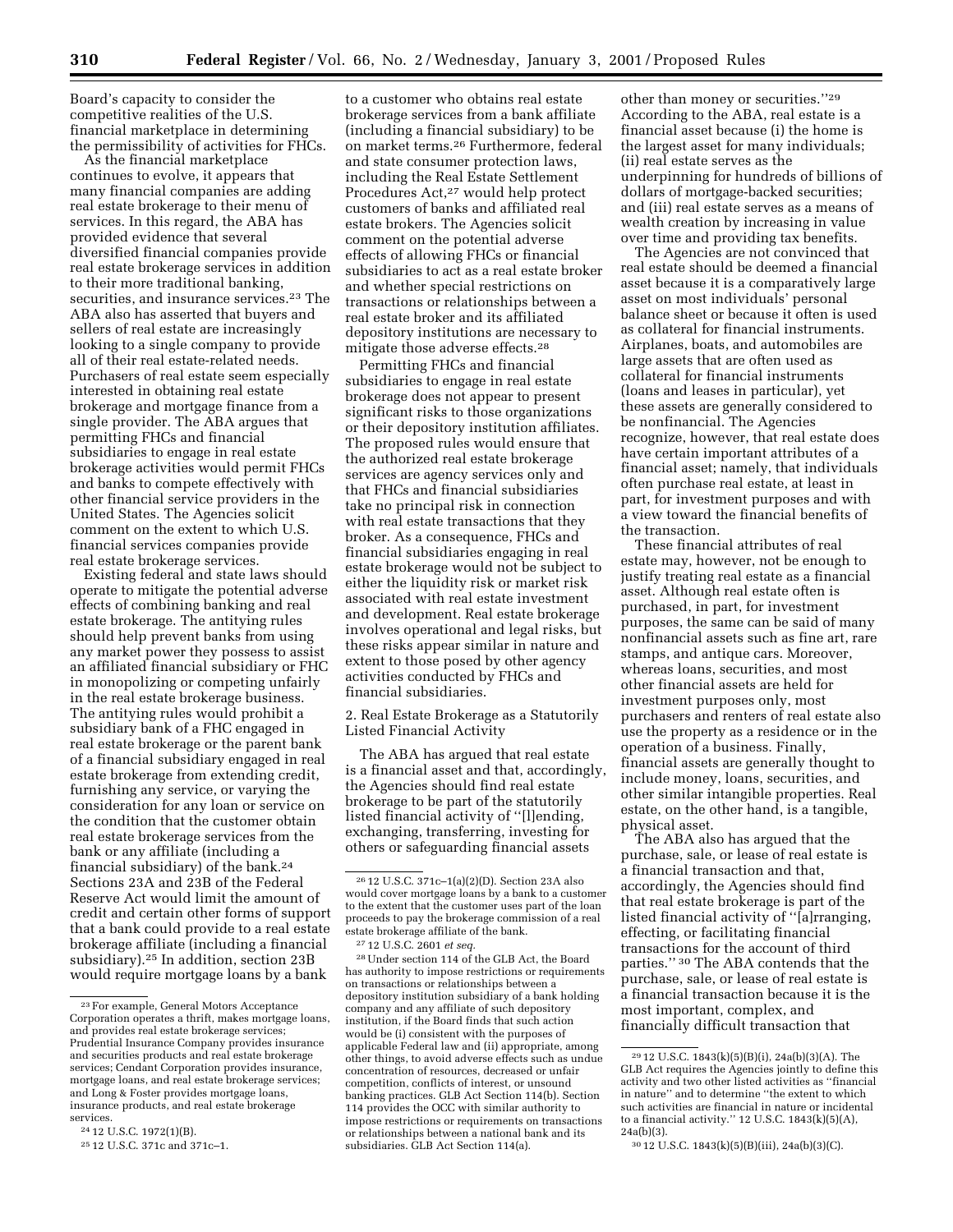most individuals undertake. The Agencies are not convinced that the importance, complexity, or size of a transaction should affect a determination as to whether the transaction is financial in nature. On the other hand, real estate transactions often are entered into, at least in part, for investment purposes. To that extent, real estate transactions do have some aspects of a financial transaction. The Agencies seek comment on the above issues.

#### 3. Arguments of the NAR

As noted, the NAR has asked that the Agencies not authorize real estate brokerage activities. The NAR makes four principal contentions in support of its position. First, the NAR notes that the GLB Act does not specifically authorize FHCs to engage in real estate brokerage. Although this contention is true, the GLB Act also authorizes each Agency to supplement the statutory activities list with additional activities that it determines, in consultation with the other Agency, to be financial in nature or incidental to a financial activity. The NAR points out that the GLB Act specifically prohibits financial subsidiaries from engaging in real estate investment and development activities, but this prohibition by its terms does not apply to FHCs or to real estate brokerage activities.

Second, the NAR suggests that it would be inappropriate for the Board now to permit FHCs to provide real estate brokerage services because the Board prohibited bank holding companies from acting as a real estate broker in 1972. As noted above, the Board's 1972 decision on real estate brokerage was made pursuant to the former ''closely related to banking'' standard; the GLB Act now authorizes the Board to approve any activity that is ''financial in nature'' or ''incidental to a financial activity.'' The plain meaning of and legislative history behind the ''financial'' and ''incidental to financial'' standards suggest that Congress intended the new standards to be significantly broader than the old ''closely related to banking'' test. Furthermore, the financial services environment has changed significantly in the past 30 years, and what may have been an inappropriate activity for bank holding companies in the early 1970s may be appropriate for the diversified FHCs of the early 21st century.

Third, the NAR claims that real estate brokerage is a commercial activity and not a financial activity. Finally, the NAR argues that the Agencies should delay finding real estate brokerage to be a permissible activity until such time as

FHCs gain experience in conducting the various other new activities authorized by the GLB Act.

The Agencies seek comment on whether real estate brokerage is an activity that is financial in nature or incidental to a financial activity. In addition, the Agencies seek comment on the particular arguments advanced by the NAR.

#### *B. Real Estate Management Services*

Real estate management is the business of providing for others day-today management of real estate. Day-today management of real estate could include procuring tenants; negotiating leases; maintaining security deposits; billing and collecting rent payments; providing periodic accountings for such payments; making principal, interest, insurance, tax, and utilities payments; and generally overseeing inspection, maintenance, and upkeep of real property. Real estate management generally does not involve purchasing, selling, or owning real estate as principal. Although some states do not subject real estate managers to special licensing laws or regulations, real estate managers in other states are subject to the same state licensing laws and regulations that apply to real estate brokers.

The Board first proposed allowing bank holding companies to provide property management services in 1971.31 For a variety of reasons, however, including the substantial volume of negative public comment received on the proposal, the Board determined in 1972 that property management was not closely related to banking for purposes of the BHC Act.32 Similarly, the OCC has not permitted national banks to engage in general real estate management.33

The Agencies have some doubts as to whether all aspects of real estate management are financial in nature or incidental to a financial activity. The Agencies also are concerned that certain forms of real estate management appear to resemble more closely day-to-day operation of a commercial enterprise than serving as the intermediary between the owners and users of real estate. Nevertheless, for the reasons discussed below, the Agencies believe

that they should seek public comment on (i) what activities are included within real estate management and (ii) which of these activities, if any, are financial in nature or incidental to a financial activity within the meaning of section  $4(k)(1)(A)$  of the BHC Act and section 5136A(a)(2)(A)(i) of the Revised Statutes.

## 1. General ''Financial in Nature or Incidental'' Analysis

Neither the OCC nor state banking departments, to the Agencies' knowledge, have permitted banks to provide general real estate management services. Thrift holding companies (including non-unitary thrift holding companies) and thrift service corporation subsidiaries, however, have been permitted to maintain and manage real estate.34 In addition, as noted above, banking organizations have long been engaged in a variety of real estaterelated activities. Moreover, some (though not all) real estate management activities appear to be functionally and operationally similar to various other activities that banks and bank holding companies currently engage in. For example, collecting rental payments; maintaining security deposits; making principal, interest, taxes, and insurance payments; and providing periodic accountings are functionally similar to collecting loan or lease payments, disbursing escrow payments, and performing related accountings. In addition, banks and bank holding companies have a long history of managing real estate assets that are part of trust estates, that are used by the banking organization in its own operations, or that are acquired as a result of foreclosure.35

As noted above, in determining whether an activity is financial in nature or incidental to a financial activity, the GLB Act instructs the Board and the Secretary to consider whether the activity is necessary or appropriate to allow FHCs or banks, respectively, to compete effectively with other financial services companies operating in the United States. The ABA has contended that competitive considerations support a determination to allow FHCs and financial subsidiaries to provide real estate management services. The Agencies solicit comment on the extent to which financial services companies

<sup>31</sup>*See* 36 FR 18427 (Sept. 7, 1971).

<sup>32</sup> 12 CFR 225.126(g); 58 Federal Reserve Bulletin 652 (1972). As part of the 1987 Proposal, the Board proposed authorizing a bank holding company to provide real estate management services in connection with real estate in which the bank holding company had an interest. *See* 52 FR 543 (Nov. 4, 1987); *see also* 50 FR 4519 (Jan. 31, 1985). As noted above, the Board never finalized this proposed rule.

<sup>33</sup>*See* OCC Interpretive Letter No. 238, *supra.*

<sup>34</sup>*See* 12 CFR 559.4(e)(3), 584.2–1(b)(8).

<sup>35</sup>*See, e.g.,* OCC Interpretive Letter No. 238, *supra;* OCC Interpretive Letter No. 355, *reprinted in* [1985–1987 Transfer Binder] Fed. Banking L. Rep. (CCH) ¶ 85,525 (Dec. 10, 1985); *Bancorp Hawaii, Inc.,* 71 Federal Reserve Bulletin 168, 168 n.2 (1985); *United Missouri Bancshares, Inc.,* 64 Federal Reserve Bulletin 415, 417 (1978).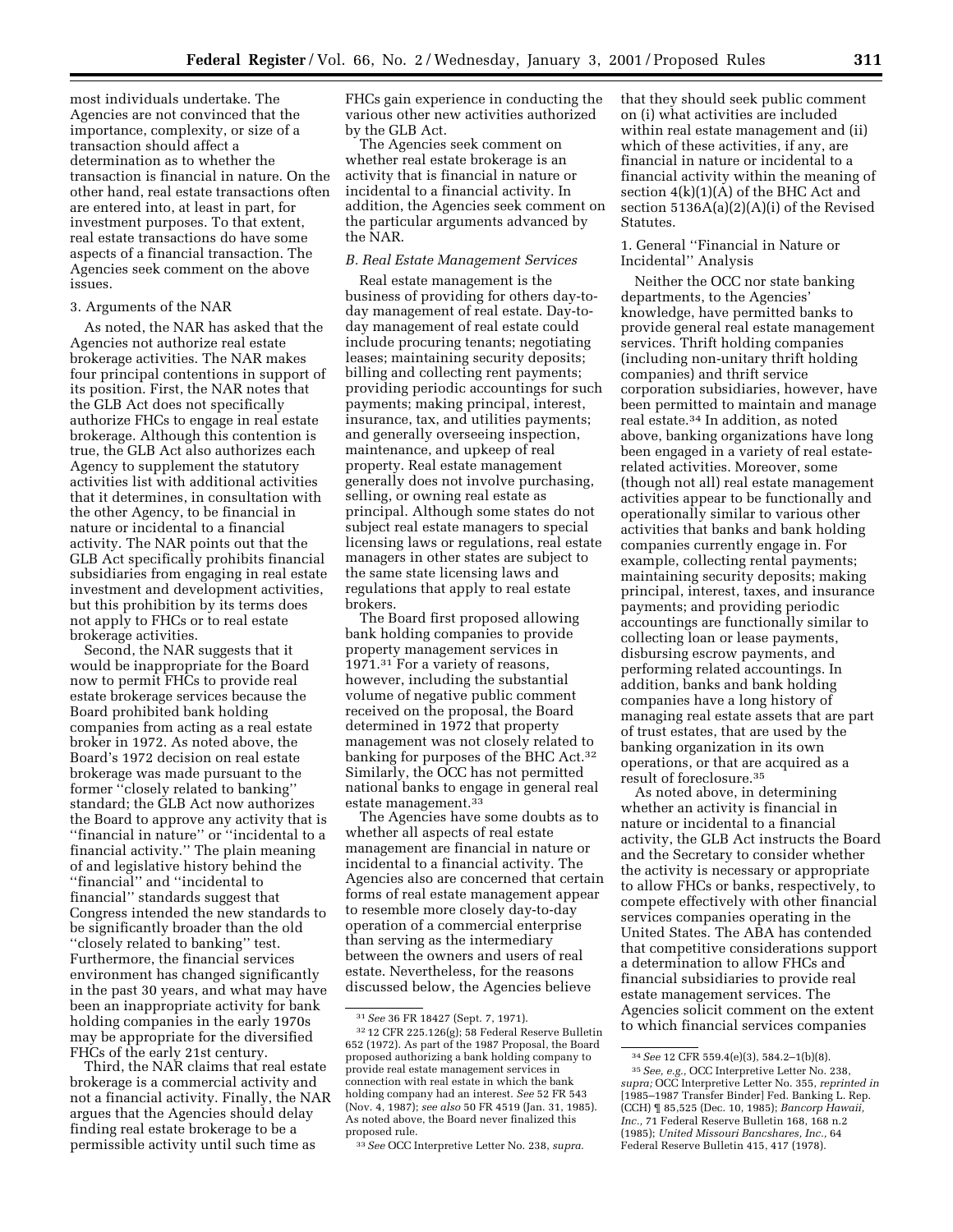provide real estate management services in the United States and on whether permitting FHCs and financial subsidiaries to provide real estate management services would help ensure competitive equity between FHCs and financial subsidiaries and other financial firms.

The same laws that would operate to mitigate potential adverse effects in the real estate brokerage context also would help to alleviate adverse effects in the provision of real estate management services. The Agencies solicit comment on the potential adverse effects of allowing FHCs and financial subsidiaries to act as a real estate manager and whether special restrictions are necessary to mitigate those adverse effects.

Permitting FHCs and financial subsidiaries to engage in real estate management activities does not appear to present significant risks to those organizations or their depository institution affiliates. The proposed rules would ensure that the authorized real estate management services are agency services only and that FHCs and financial subsidiaries take no principal risk in connection with real estate that they manage. The Agencies recognize, however, that engaging in property management may increase the operational, legal, and reputational risks faced by a FHC or financial subsidiary. Accordingly, the Agencies seek comment on the nature and extent of these risks.

# 2. Real Estate Management as a Statutorily Listed Financial Activity

The ABA has argued that the Agencies should find that real estate management is part of the listed financial activity of ''[l]ending, exchanging, transferring, investing for others or safeguarding financial assets other than money or securities.''36 If the Agencies were to conclude that real estate is a financial asset, this argument would have some textual appeal. Real estate management could be viewed, in part, as a form of safeguarding real estate.

The ABA also has argued that the Agencies should find that real estate management services are part of the listed financial activity of ''[a]rranging, effecting, or facilitating financial transactions for the account of third parties.'' 37 Part of the role of a property manager does involve the facilitation of financial transactions: For example, maintenance of security deposits, collection of rent payments, and

distribution of principal, interest, insurance, tax, and utility payments. Property management also, however, appears to have components that go beyond the facilitation of financial transactions. The Agencies seek comment on the above issues.

#### *C. Description of the Proposed Rules*

#### 1. Real Estate Brokerage

The proposed rules authorize FHCs and financial subsidiaries to provide real estate brokerage services and include examples of the sorts of activities that the Agencies consider to be included within real estate brokerage. The Agencies seek comment on whether any final rules should provide further guidance regarding the scope of activities that are included within real estate brokerage.

Importantly, the proposed rules also contain restrictions designed to ensure that a FHC or financial subsidiary, when acting as a real estate broker, serves only as an intermediary between buyers and sellers (or lessees and lessors) and does not otherwise become impermissibly involved in the underlying real estate transaction. In particular, the proposed rules make clear that they do not authorize a FHC or financial subsidiary to (i) invest in or develop real estate; or (ii) take title to, acquire, or hold an ownership interest in any real estate that is the subject of the company's real estate brokerage services.

The Agencies understand that many real estate brokers offer employee relocation services to their corporate clients. Certain fundamental employee relocation services—assisting a client's transferred employees to sell their existing homes, buy homes in their destination locations, and obtain mortgage financing for their new home purchases—appear to be forms of real estate brokerage or currently permissible financial activities.

Other employee relocation activities seem less obviously a part of real estate brokerage or otherwise financial in nature. For example, a real estate broker providing employee relocation services often commits to purchase any home owned by one of its client's transferred employees at a fixed price if the broker fails to sell the home within a certain time period. The Agencies believe that such services may be incidental to real estate brokerage if the homes purchased by the broker are sold within a short time period, the broker's total holdings of unsold real estate do not exceed some threshold amount, and the broker only purchases unsold real estate in connection with providing bona fide employee relocation services to

customers (not for the purpose of speculating on the price of real estate). The Agencies also understand that employee relocation services often include assisting transferred employees to move household goods to their destination locations and assisting the spouses of transferred employees to find employment in their destination locations.

The Agencies request information on the kinds of employee relocation services that real estate brokers currently provide. The Agencies also seek comment on whether to permit FHCs or financial subsidiaries: (i) To provide employee relocation services as part of real estate brokerage or otherwise; (ii) to purchase residential real estate in connection with providing employee relocation services and, if so, what conditions or limits should apply to such real estate purchases; and (iii) to assist transferred employees to move their household goods and to assist the spouses of transferred employees to find employment in connection with providing employee relocation services.

#### 2. Real Estate Management

The proposed rules authorize FHCs and financial subsidiaries to provide real estate management services and include examples of the sorts of activities that the Agencies consider to be included within real estate management.

The ABA has suggested that the Agencies' definition of real estate management should include any activities that may be defined as ''real estate management'' under any state law. The Agencies generally are reluctant to delegate to state legislatures any determinations regarding the scope of permissible activities for federally regulated banking organizations. Nevertheless, the Agencies specifically solicit comment on whether real estate management activities should be defined explicitly to include any activities that are defined as ''real estate management'' under state law. The Agencies also request comment more generally on whether any final rules should contain further guidance regarding the scope of activities that are included within real estate management.

The proposed rules contain restrictions designed to ensure that a FHC or financial subsidiary, when providing real estate management services, acts only in an agency capacity as an intermediary between the owners and users of real estate. In particular, the proposed rules make clear that real estate management does not include (i) investing in or developing real estate; or

<sup>36</sup> 12 U.S.C. 1843(k)(5)(B)(i), 24a(b)(3)(A).

<sup>37</sup> 12 U.S.C. 1843(k)(5)(B)(iii), 24a(b)(3)(C).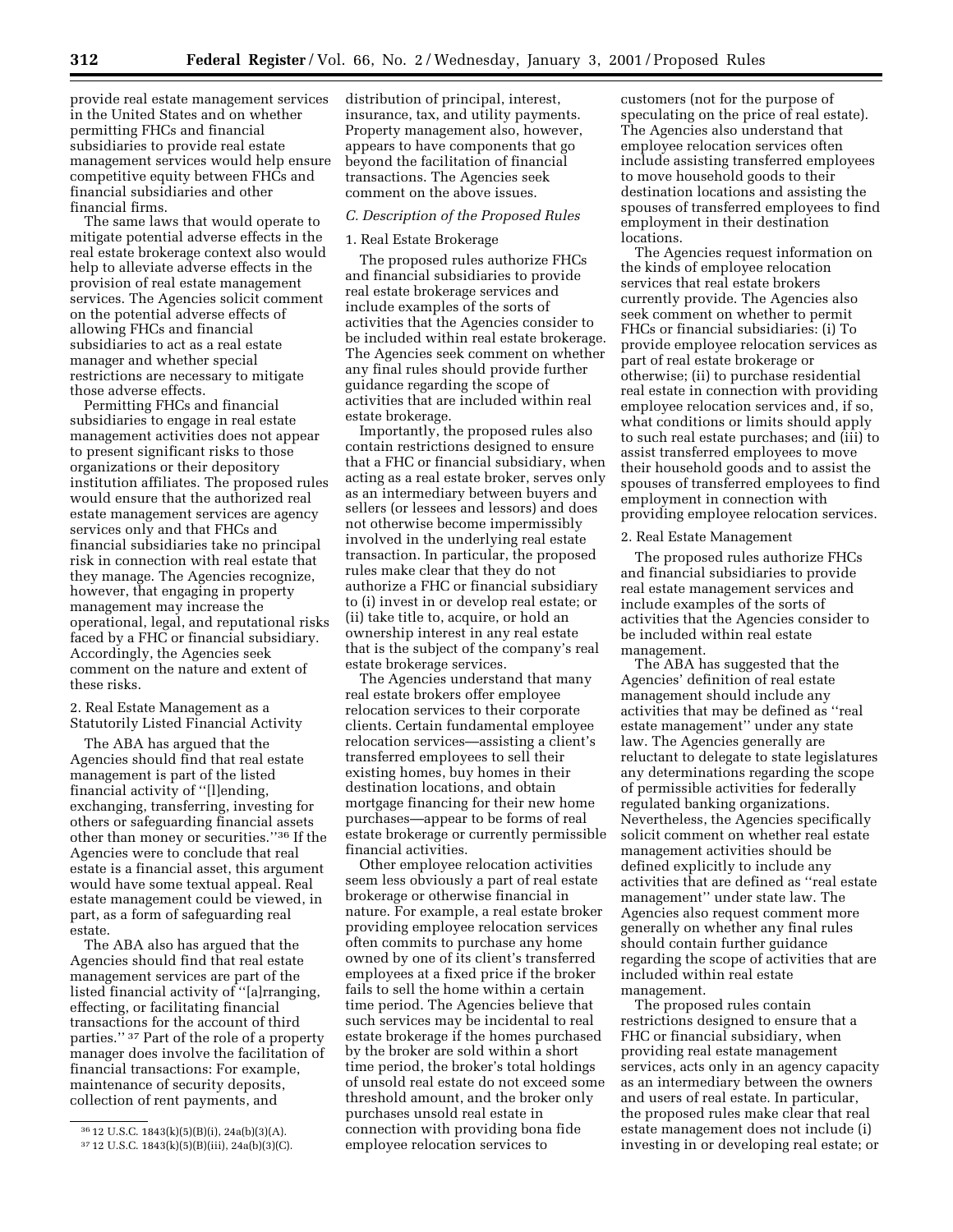(ii) taking title to, acquiring, or holding an ownership interest in any real estate that the FHC or financial subsidiary manages. In light of these exclusions, the Agencies request comment on whether real estate managers receive compensation in the form of an equity or equity-like interest in the managed real estate and, if so, whether the Agencies should prevent FHCs that engage in real estate management from receiving compensation in this form.

The proposed rules also prevent a FHC or financial subsidiary that provides real estate management services from itself repairing or maintaining the managed real estate. The Agencies have doubts as to whether repair and maintenance of real estate are activities that are financial in nature or incidental to a financial activity. The proposed rules allow a FHC or financial subsidiary, however, to arrange for a third party to provide these services. The Agencies request comment on whether FHCs and financial subsidiaries should be limited in their authority to engage in any other aspects of real estate management.

The Agencies also seek comment on whether they should draw any distinctions between the management of single-family housing, multi-family housing, office buildings, institutional buildings (hotels, hospitals, etc.), commercial and industrial properties, and farms. In addition, the Agencies solicit comment on whether real estate management should include management of the air rights above and the oil and mineral rights beneath particular parcels of land. As noted above, the Agencies are concerned that certain forms of real estate management may more closely resemble day-to-day operation of a commercial enterprise than serving as the intermediary between the owners and users of real estate.

#### **Plain Language**

Section 722 of the GLB Act requires the Board to use ''plain language'' in all proposed and final rules published after January 1, 2000. In light of this requirement, the Board has sought to present its proposed rule in a simple and straightforward manner and has included in the rule examples of activities that would be permissible under the proposed rule. The Board invites comments on whether there are additional steps the Board could take to make the proposed rule easier to understand.

# **Regulatory Flexibility Act**

Pursuant to section 605(b) of the Regulatory Flexibility Act, the Agencies

certify that the proposed rules would not have a significant economic impact on a substantial number of small entities within the meaning of the Regulatory Flexibility Act (5 U.S.C. 601 *et seq.*). The proposed rules would remove regulatory restrictions on financial holding companies and financial subsidiaries of national banks by permitting them to engage in real estate brokerage and real estate management activities. The proposed rules would apply to all financial holding companies and national bank financial subsidiaries, regardless of their size. The proposed rules should enhance the ability of financial holding companies and financial subsidiaries, including small financial holding companies and financial subsidiaries, to compete with other providers of financial services in the United States and to respond to technological and other changes in the marketplace in which they compete. Accordingly, a regulatory flexibility analysis is not required.

#### **Paperwork Reduction Act**

In accordance with the Paperwork Reduction Act of 1995 (44 U.S.C. 3506; 5 CFR part 1320 Appendix A.1), the Board has reviewed the proposed rule under the authority delegated to the Board by the Office of Management and Budget. No collections of information pursuant to the Paperwork Reduction Act are contained in the proposed rule.

## **List of Subjects**

#### *12 CFR Part 225*

Administrative practice and procedures, Banks, Banking, Federal Reserve System, Holding companies, Reporting and recordkeeping requirements, Securities.

#### *12 CFR Part 1501*

Administrative practice and procedure, National Banks, Reporting and recordkeeping requirements.

#### **Federal Reserve System**

*12 CFR Chapter II*

#### **Authority and Issuance**

For the reasons set forth in the joint preamble, part 225 of chapter II, title 12 of the Code of Federal Regulations is proposed to be amended as follows:

# **PART 225—BANK HOLDING COMPANIES AND CHANGE IN BANK CONTROL (REGULATION Y)**

1. The authority citation for part 225 continues to read as follows:

**Authority:** 12 U.S.C. 1817(j)(13), 1818, 1828(o), 1831i, 1831p-1, 1843(c)(8), 1843(k),

1844(b), 1972(l), 3106, 3108, 3310, 3331– 3351, 3907, and 3909.

2. Section 225.86(d), published at 65 FR 80740, December 22, 2000, is amended by adding new paragraphs  $(d)(2)$  and  $(d)(3)$  to read as follows:

# **§ 225.86 What activities are permissible for financial holding companies?**

- \* \* \* \* \* (d) \* \* \*
	- (2) *Real estate brokerage*.

(i) Providing real estate brokerage services, including, among other things, acting as an agent for a buyer, seller, lessor, or lessee of real estate; listing and advertising real estate; providing advice in connection with a real estate purchase, sale, exchange, lease, or rental transaction; bringing together parties interested in consummating such a real estate transaction; and negotiating on behalf of such parties a contract relating to such a real estate transaction.

(ii) In providing real estate brokerage services, a financial holding company may not:

(A) Invest in or develop real estate as principal; or

(B) Take title to, acquire, or hold any ownership interest in real estate brokered by the company.

(3) *Real estate management*.

(i) Providing real estate management services, including, among other things, procuring tenants; negotiating leases; maintaining security deposits; billing and collecting rent payments; providing periodic accountings for such payments; making principal, interest, insurance, tax, and utility payments; and generally overseeing the inspection, maintenance, and upkeep of real estate.

(ii) In providing real estate management services, a financial holding company may not:

(A) Invest in or develop real estate as principal;

(B) Take title to, acquire, or hold any ownership interest in real estate managed by the company; or

(C) Directly or indirectly maintain or repair real estate managed by the company (but may arrange for a third party to provide these services).

By order of the Board of Governors of the Federal Reserve System, December 26, 2000. **Jennifer J. Johnson,**

# *Secretary of the Board.*

# **Department of the Treasury**

*12 CFR Chapter XV*

#### **Authority and Issuance**

For the reasons set forth in the joint preamble, part 1501 of chapter XV, title 12 of the Code of Federal Regulations is proposed to be amended as follows: